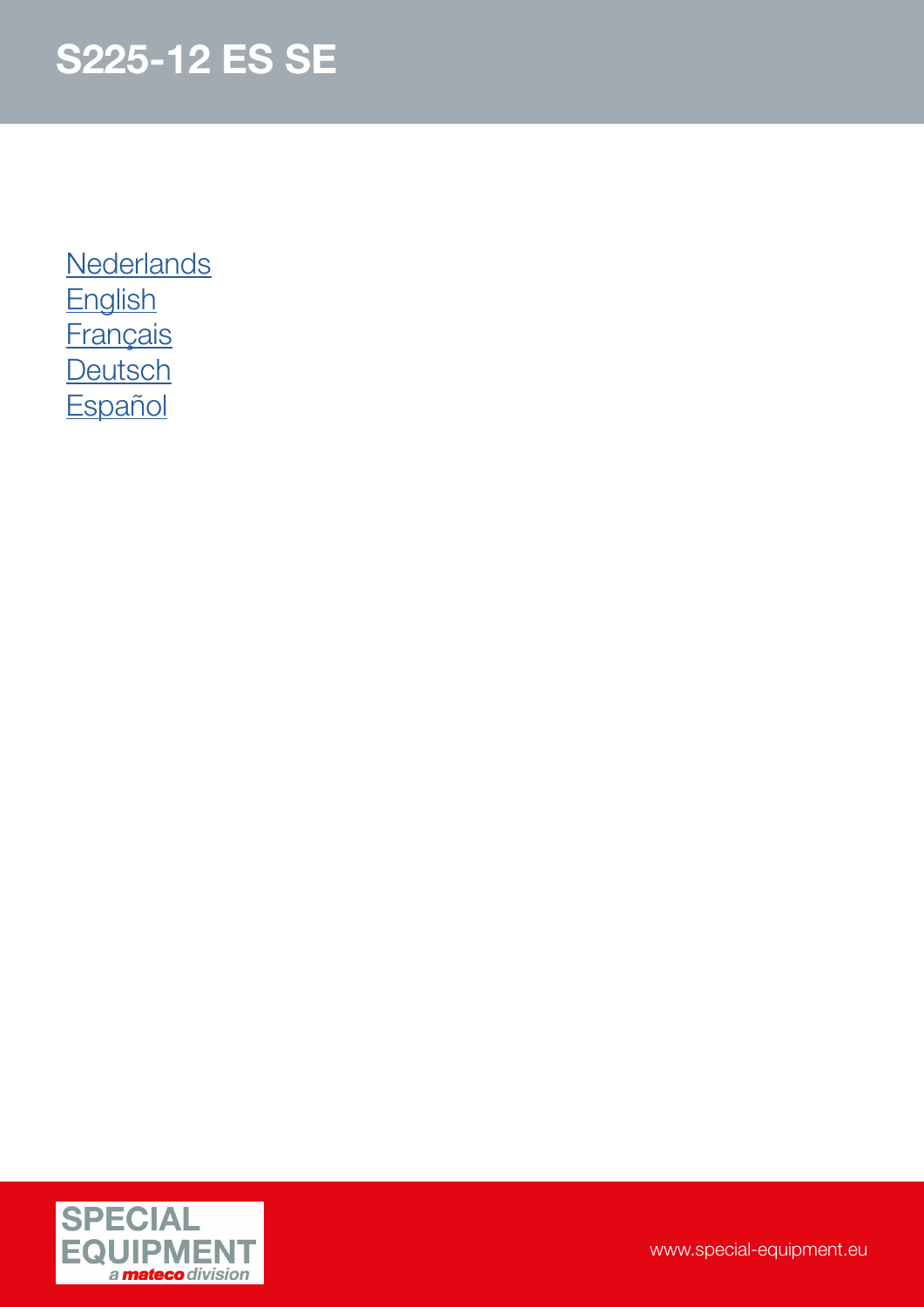<span id="page-1-0"></span>



| <b>Platformhoogte</b>       | $20,50 \; \text{m}$  |
|-----------------------------|----------------------|
| Werkhoogte                  | $22,50 \; \text{m}$  |
| Max. hefvermogen            | 450 kg               |
| Platformlengte/uitgeschoven | 3,98 m/5,48 m        |
| <b>Platformverlenging</b>   | 1,50 m               |
| <b>Platformbreedte</b>      | $1,19 \; \mathrm{m}$ |
| Max. scheefstand            | $1.5^\circ$          |
| Hoogte (+leuning)           | 3,80 m               |
| Hoogte (-leuning)           | $2,91 \; \mathrm{m}$ |
| Stempels                    | ja                   |
| <b>Banden</b>               | non-marking          |
| Lengte                      | 4.49 m               |





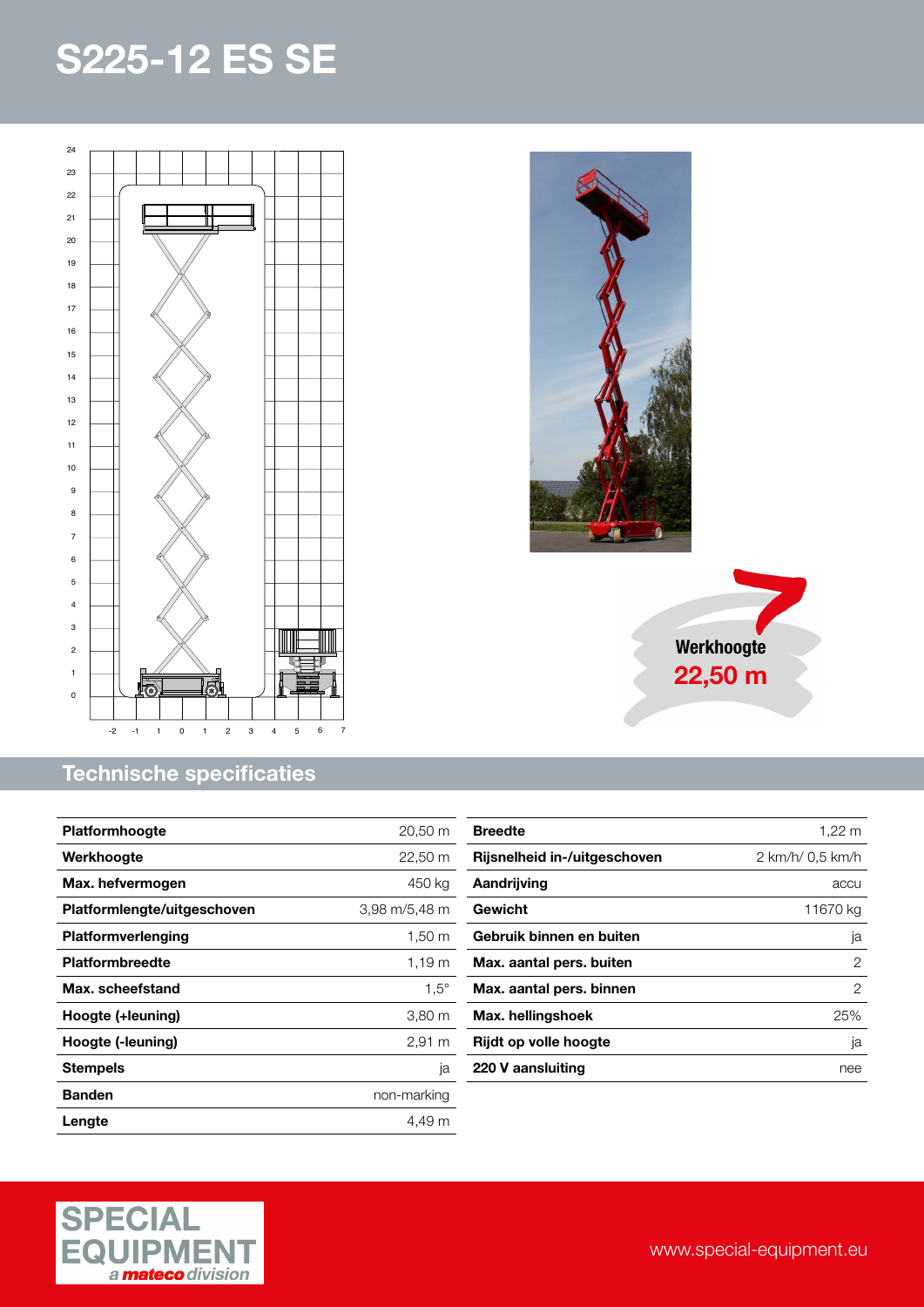<span id="page-2-0"></span>

#### Technical specifications

| <b>Platform height</b>   | 20,50 m              |
|--------------------------|----------------------|
| <b>Working height</b>    | 22,50 m              |
| Capacity                 | 450 ka               |
| Platformlength/extended  | 3,98 m/5,48 m        |
| <b>Platformextension</b> | 1,50 m               |
| <b>Platformwidth</b>     | $1,19 \; \mathrm{m}$ |
| Max. outrigger levelling | $1.5^\circ$          |
| Height (rails up)        | 3,80 m               |
| Height (rails lowered)   | $2,91 \; m$          |
| <b>Outriggers</b>        | yes                  |
| Tires                    | non-marking          |
| Length                   | 4,49 m               |



Working height 22,50 m



www.special-equipment.eu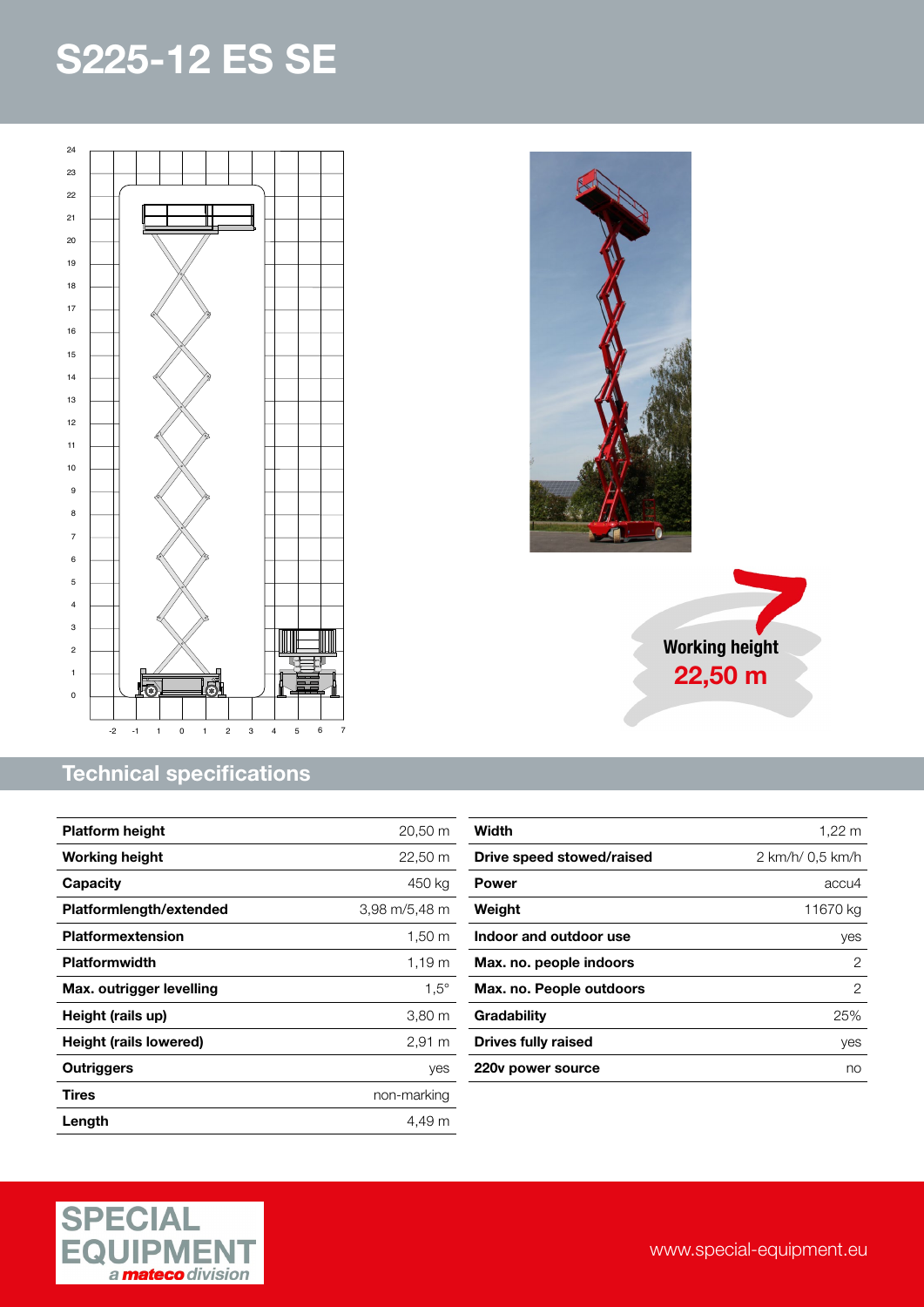<span id="page-3-0"></span>

#### Specifications techniques

| Hauteur de plate-forme                       | 20,50 m     |
|----------------------------------------------|-------------|
| Hauteur de travail                           | 22,50 m     |
| Capacité de levage                           | 450 ka      |
| Longueur de la plate-forme/avec extension    | 3,98/5,48 m |
| <b>Extension de la plate-forme</b>           | 1,50 m      |
| Largeur de la plate-forme                    | $1,19 \; m$ |
| Capacité de mise à niveau des stabilisateurs | $1.5^\circ$ |
| Hauteur hors tout garde-corps élevés         | 3,80 m      |
| Hauteur hors tout, garde-corps rabaissés     | 2,91 m      |
| <b>Stabilisateurs</b>                        | OUİ         |
| <b>Roues</b>                                 | non-marking |
| Longueur                                     | 4.49 m      |





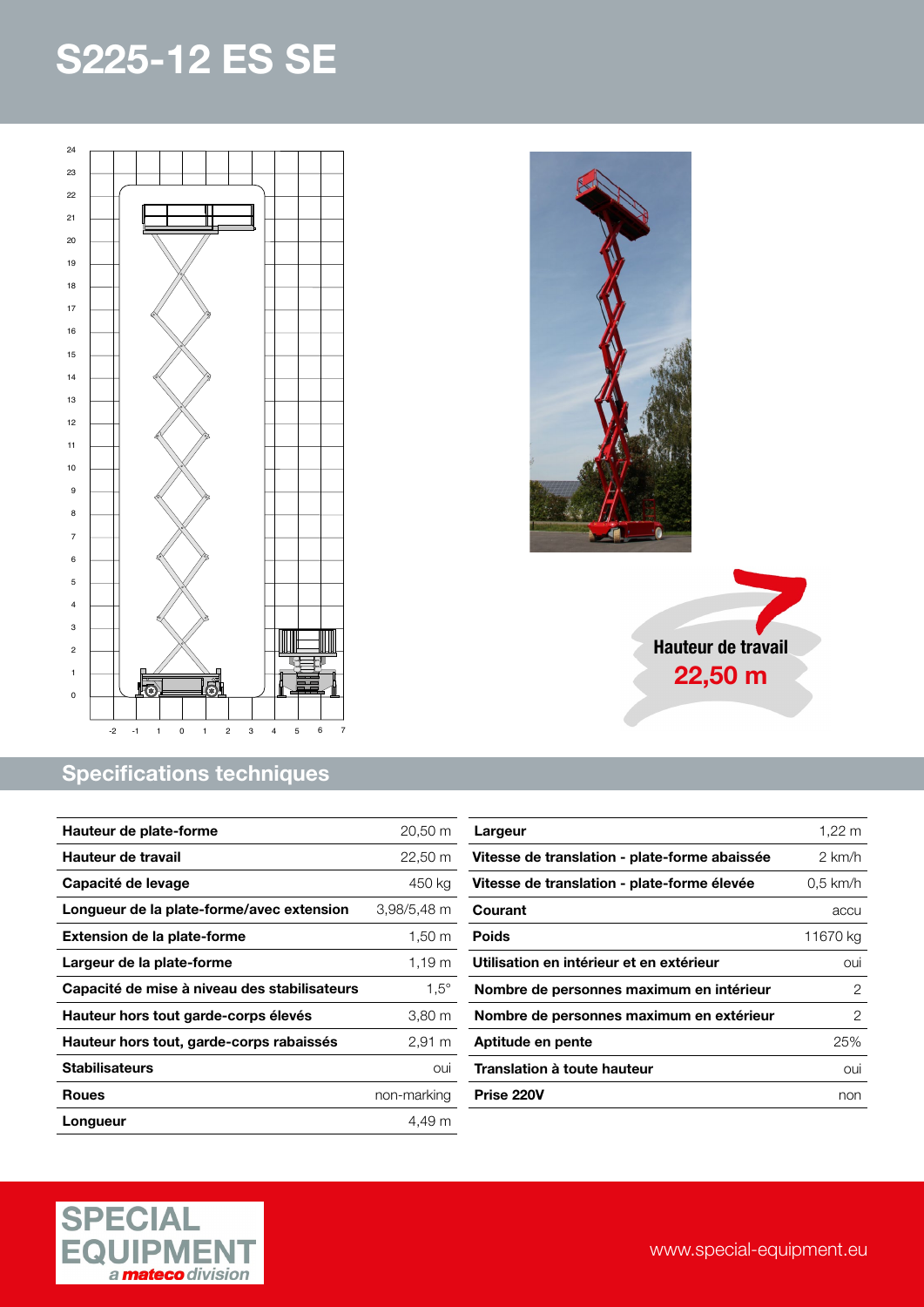<span id="page-4-0"></span>



### **Datenblatt**

| Max. Platformhoehe                  | $20,50 \; \text{m}$  |
|-------------------------------------|----------------------|
| Max. Arbeitshoehe                   | $22,50 \; \text{m}$  |
| Tragfaehigkeit                      | 450 kg               |
| Platformlaenge/ausgeschoben         | 3,98/5,48 m          |
| Platformausschub                    | $1,50 \; \mathrm{m}$ |
| <b>Platformbreite</b>               | $1,19 \; m$          |
| Nivellierung max. mit Abstuetzungen | $1.5^\circ$          |
| Hoehe eingefahren                   | $3,80 \; \mathrm{m}$ |
| Hoehe heruntergeklappt              | $2,91 \; \mathrm{m}$ |
| Abstuetzungen                       | ja                   |
| Reifen                              | non-marking          |
| Laenge                              | 4.49 m               |

| <b>Breite</b>                           | 1,22 m     |
|-----------------------------------------|------------|
| Fahrgeschwindigkeit eingefahren         | 2 km/h     |
| Fahrgeschwindigkeit ausgefahren         | $0.5$ km/h |
| Antriebsart                             | Akku       |
| Gewicht                                 | 11670 kg   |
| Verwendung (innen/aussen)               | ja         |
| Max. Personen auf der Platform (innen)  | 2          |
| Max. Personen auf der Platform (aussen) | 2          |
| Steigfaehigkeit eingefahren             | 25%        |
| Verfahrbar bis max. Höhe                | ja         |
| Steckdose 220V                          | nein       |

Max. Arbeitshoehe 22,50 m